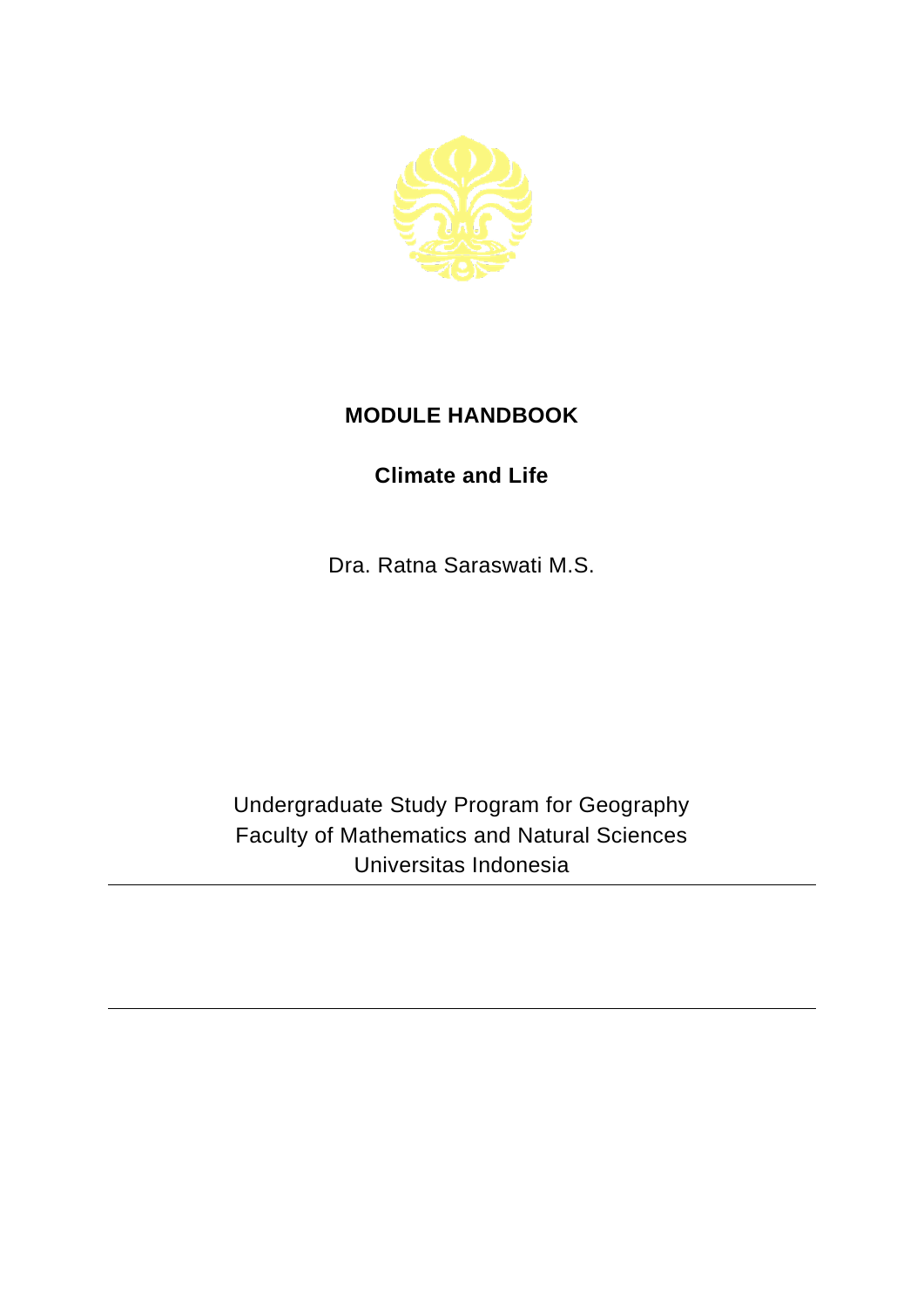| Module designation                                                 | Climate and Life                                                                                                                                                                                                                                                                                                                                                                                                                             |
|--------------------------------------------------------------------|----------------------------------------------------------------------------------------------------------------------------------------------------------------------------------------------------------------------------------------------------------------------------------------------------------------------------------------------------------------------------------------------------------------------------------------------|
| Semester(s) in which the module is<br>taught                       | Fourth (4th) Semester                                                                                                                                                                                                                                                                                                                                                                                                                        |
| Person responsible for the module                                  | Dra. Ratna Saraswati M.S.                                                                                                                                                                                                                                                                                                                                                                                                                    |
| Lecturer                                                           | Dra. Ratna Saraswati M.S.<br>1.                                                                                                                                                                                                                                                                                                                                                                                                              |
| Language                                                           | Bahasa Indonesia                                                                                                                                                                                                                                                                                                                                                                                                                             |
| Relation to curriculum                                             | Compulsory                                                                                                                                                                                                                                                                                                                                                                                                                                   |
| Teaching methods                                                   | Student-centered Learning and combination with Cooperative Learning                                                                                                                                                                                                                                                                                                                                                                          |
| Workload (incl. contact hours, self-<br>study hours)               | 1.<br>Lectures: 100 minutes per week per semester<br>2.<br>Assignment: 120 minutes per week per semester<br>Independent study: 120 minutes per week per semester<br>3.<br>Minutes x weeks x semester: 340 x 14 x 1 = 4760 minutes per<br>4.<br>semester<br>Midterm Examination: 100 minutes per semester<br>5.<br>6.<br>Final Examination: 100 minutes per semester<br>Total workload per semester: 4950 minutes / 82 hours 40 minutes<br>7. |
| Credit points                                                      | $2$ (Two)                                                                                                                                                                                                                                                                                                                                                                                                                                    |
| Required and recommended pre-<br>requisites for joining the module | Hydrogeography<br>1.                                                                                                                                                                                                                                                                                                                                                                                                                         |
| Module objectives/intended learn-<br>ing outcomes                  | Students are able to understand the role of climate elements and their<br>influence on human life.                                                                                                                                                                                                                                                                                                                                           |
| Content                                                            | Climate elements: solar radiation, rainfall, air temperature,<br>1.<br>moisture, wind and evapotranspiration<br>Climate in Indonesia<br>2.<br>Climate impact on human life<br>3.<br>Climate impact on agriculture area: wetlands and dry land<br>4.<br>Climate aspects of water resources<br>5.<br>Climate change to human life<br>6.                                                                                                        |
| <b>Examination forms</b>                                           | $\qquad \qquad \blacksquare$                                                                                                                                                                                                                                                                                                                                                                                                                 |
| Study and examination require-<br>ments                            | Group & Presentation Score (20%)<br>1.<br>2.<br>Individual Score (40%)<br>Midterm Examination (30%)<br>3.<br>Final Examination (10%)<br>4.                                                                                                                                                                                                                                                                                                   |